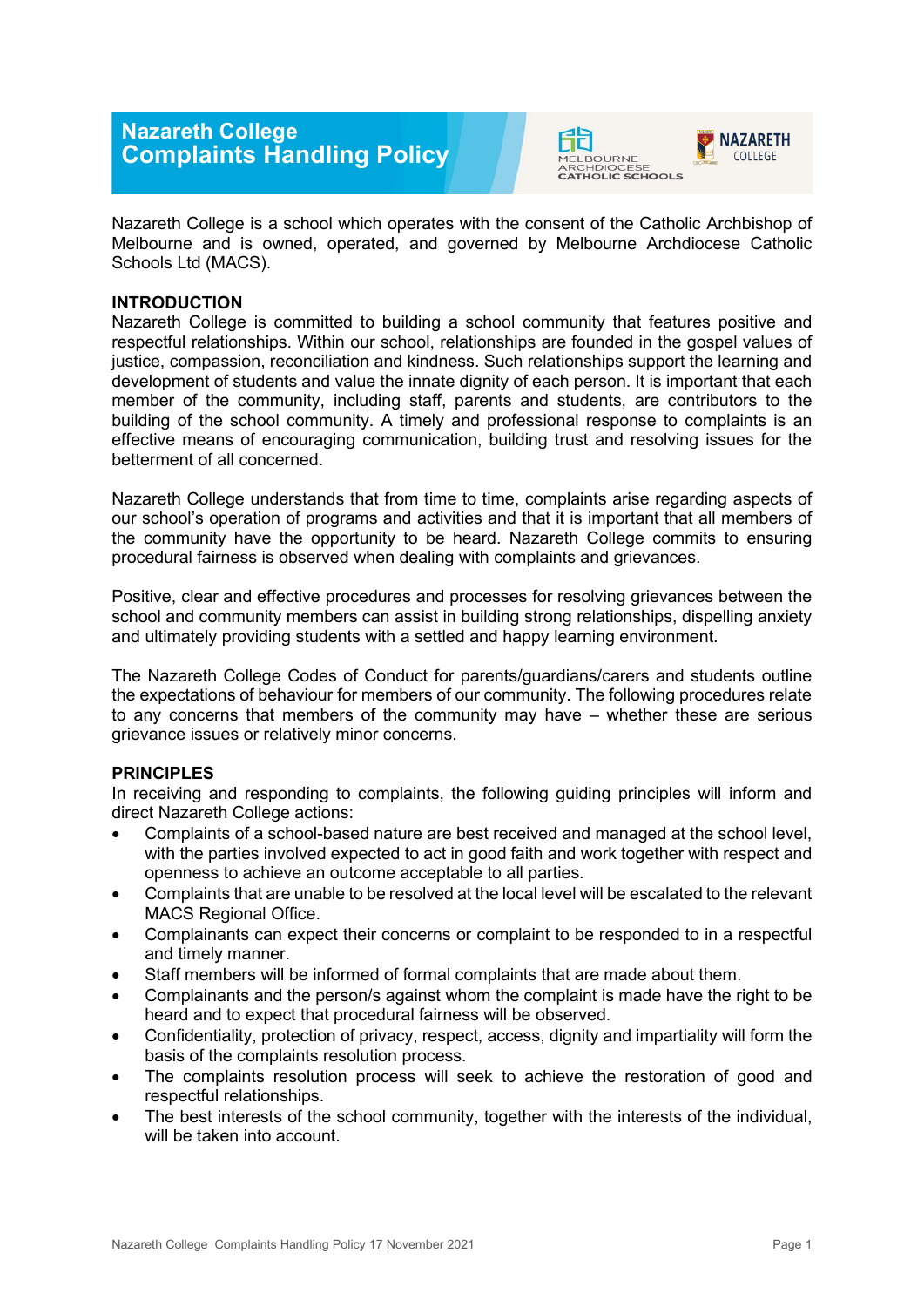# **DEFINITION**

## **Complaint**

A complaint is an expression of dissatisfaction with an action taken, decision made, service provided or handling of an issue at a MACS school.

## **PROVIDING FEEDBACK TO NAZARETH COLLEGE**

Nazareth College has procedures and processes in place by which parents/guardians/carers and the broader school community can confidently raise concerns in the knowledge that they will be listened to and their concerns will be professionally managed in a timely, confidential and appropriate manner.

Relationships with the school community are important to us. We take complaints raised by parents/guardians/carers and the broader school community seriously. There are many avenues to provide feedback to school staff. These include:

- Annual formal parent/guardian/carer survey
- Formally scheduled parent/guardian/carer feedback forums
- Meetings with the principal or other staff members to express concerns

## **WHO TO CONTACT TO MAKE A COMPLAINT**

The nature of the complaint will determine who is the most appropriate person or body to manage the concerns raised. Complaints should be directed to the Nazareth College principal in the first instance.

For complaints of a serious nature involving school staff, the following additional information is provided.

## **MISCONDUCT OR SERIOUS MISCONDUCT**

All complaints of alleged misconduct or serious misconduct by a teacher or staff member should be reported to the principal of Nazareth College.

Complaints about teachers can also be reported to the Victorian Institute of Teaching (VIT) – the regulator in relation to the registration and investigation of serious misconduct (including conduct which is of a physical or emotional nature) of all teachers in the state of Victoria. If unsure whether the complaint constitutes serious misconduct by a teacher, contact the VIT on 1300 888 067 or [vit@vit.vic.edu.au.](mailto:vit@vit.vic.edu.au)

In some cases, certain actions which involve physical or emotional misconduct, such as unlawful assault or threats to the person, may constitute a criminal offence. These types of offences should be reported to and investigated by the police. Initial consultation with the principal of Nazareth College may help to determine the appropriate course of action in these circumstances.

#### **CHILD ABUSE (INCLUDING SEXUAL OFFENCES)**

Complaints of alleged child abuse (including sexual offences) of school students should be reported to the principal of Nazareth College. There are legal obligations on all adults to report child abuse to police once a reasonable belief is formed that a sexual offence has been committed against a child.

Failure to disclose a sexual offence against a child is a criminal offence under section 327 of the *Crimes Act 1958* (Vic.) (Crimes Act) and applies to all adults (18 years of age and over) in Victoria.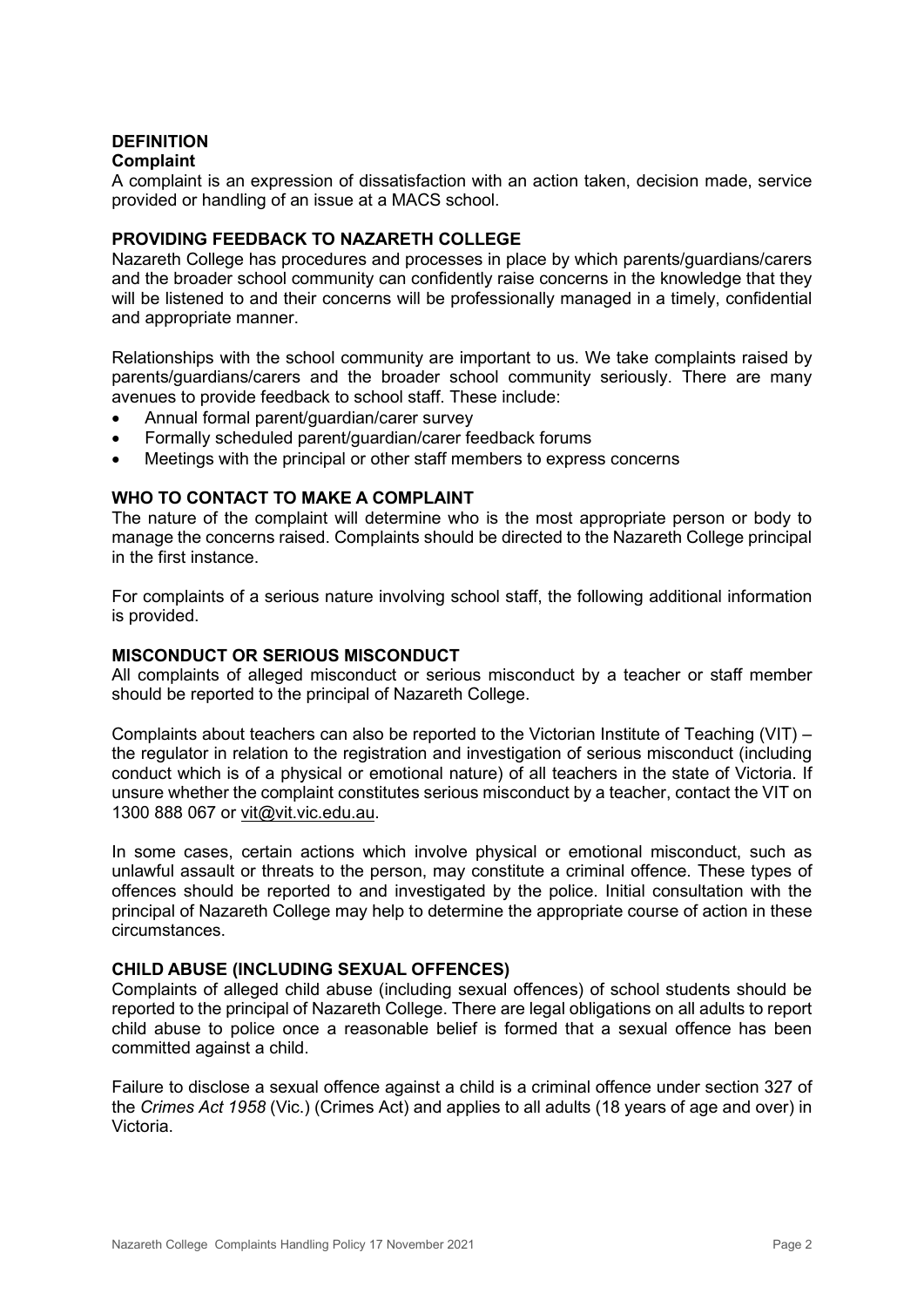Communication with children under 16 years of age by teachers, staff or any other person to prepare or groom a child for future sexual activity is a criminal offence under section 49M(1) of the Crimes Act and must be reported to the police. The offence of grooming applies to any person aged 18 years or over and does not apply to communication between people who are both under 18 years of age.

## **COMPLAINTS AGAINST THE PRINCIPAL OF NAZARETH COLLEGE**

In the case of a complaint involving the principal of Nazareth College, the appropriate MACS Regional General Manager should be informed immediately. MACS Regional Offices are in the north, south, east and west of metropolitan Melbourne. Contact details are listed at the end of this policy.

## **COMPLAINTS AGAINST THE CLERGY OR OTHER PERSONS INVOLVED IN RELIGIOUS MINISTRY**

If the complaint relates to the clergy or other persons involved in religious ministry with Nazareth College, the complainant should contact and seek advice from the Professional Standards Unit of the Vicar General's Office in the Archdiocese of Melbourne, 383 Albert Street, East Melbourne. Visit [www.melbournecatholic.org](http://www.melbournecatholic.org/) or contact 03 9926 5677. If the person is a member of a religious order, the complainant should also contact the provincial head or professional standards office of that congregation or religious order.

#### **ANONYMOUS COMPLAINTS**

Nazareth College endeavours to address and respond to all complaints. In some situations, we may not be able to fully address complaints that are made anonymously or without sufficient detail being provided to enable an inquiry or resolution of the matter. To ensure procedural fairness, respondents have a right to know the particulars of the allegations being made against them and be given an opportunity to respond to them. Where possible, complainants are encouraged to give their names and to be reassured that we will deal with complaints professionally and in accordance with procedural fairness and confidentiality. If the complainant wishes to remain anonymous, it is at the principal's discretion what, if any, action will be taken. Anonymous complaints will be recorded in the same manner that all other complaints are recorded.

#### **COMPLAINTS IN RELATION TO INFORMATION SHARING SCHEMES**

Nazareth College is a prescribed Information Sharing Entity (ISE) that may share information under the Child Information Sharing Scheme (CISS) and the Family Violence Information Sharing Scheme (FVISS).

The school, as an ISE, may receive complaints from individuals in relation to its conduct as an ISE under the CISS or FVISS. It may also receive a complaint from another ISE. The following information is recorded where a complaint is received under the CISS or FVISS:

- The date the complaint was made and received
- The nature of the complaint
- The action taken to resolve the complaint
- The action taken to lessen or prevent the issue from recurring
- The time taken to resolve the complaint
- Further action taken if the complaint was not resolved.

#### **COMPLAINTS RELATING TO REPORTABLE CONDUCT**

Legal obligations are imposed on the MACS Head of Entity to report to the Commission for Child and Young People (CCYP) and investigate allegations of reportable conduct, where those allegations are based on a person's reasonable belief that reportable conduct or misconduct involving reportable conduct has occurred. Reportable conduct includes the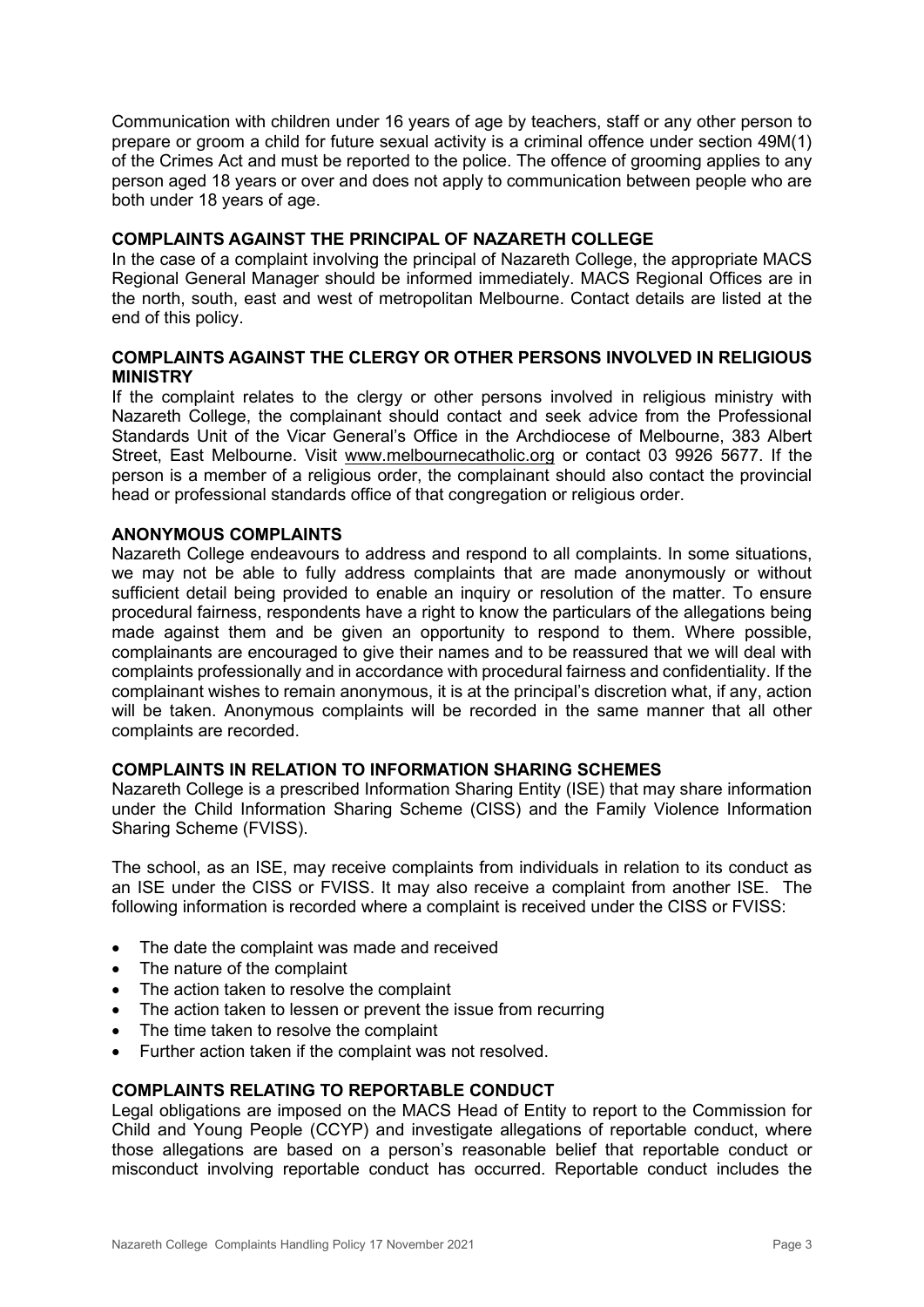following:

- Sexual offences against, with or in the presence of a child
- Sexual misconduct against, with or in the presence of a child
- Physical violence against, with or in the presence of a child
- Behaviour that causes significant psychological or emotional harm
- Significant neglect.

Complaints relating to a reportable conduct allegation which meets the requisite threshold and which involves a MACS employee (which, amongst others, can include a teacher, principal, volunteer or contractor) must be reported.

Complaints of reportable conduct in relation to an employee (other than a principal) at a MACS primary school or MACS secondary college should be reported to the principal of the school. Complaints of reportable conduct involving a principal at a MACS primary school or MACS secondary college should be reported to the MACS Regional General Manager. Further information can be found in the Nazareth College Reportable Conduct Policy.

## **PROCEDURES FOR COMPLAINTS ABOUT ISSUES AT NAZARETH COLLEGE**

Nazareth College has developed and maintains a fair, effective and efficient complaintshandling procedure so that complaints about events or decisions at Nazareth College can be addressed. The following steps can guide the procedure in making a complaint about issues arising at Nazareth College.

#### **Clarify the issue**

- Be clear about the topic or issue to be discussed.
- Be mindful of the need to ascertain all the facts relating to the circumstances of the topic or issue.
- Think about what would be an acceptable outcome.
- Check and observe the Nazareth College complaints handling policy.

## **Making the complaint**

- Write an appropriate note or email to the relevant person (e.g. teacher) outlining your concerns.
- Make an appointment to speak via phone or in-person with the relevant person/s.
- Consider speaking with the Nazareth College Director of Student Well-being, if appropriate.
- Arrange meeting times or phone calls through Nazareth College reception.
- Ensure the relevant person/s is given a reasonable amount of time to take the steps required to resolve or address the concerns.

## **Contact the principal or deputy principal**

- If the issue remains unresolved after discussion with the relevant person/s at the school. request an appointment through Nazareth College reception to discuss the concern with the principal or deputy principal.
- Another senior staff member may represent the principal. If the relevant staff member is going to be present at the meeting, the meeting time is more likely to occur outside classroom hours.

## **EXPECTATIONS OF AND INFORMATION FOR PARENTS/GUARDIANS/CARERS**

In making a complaint, Nazareth College requests and expects that the complainant will:

- Raise the concern or complaint as soon as possible after the issue has arisen
- Communicate and respond in ways that are constructive, fair and respectful
- Provide complete and information about the concern or complaint
- Observe confidentiality and respect for sensitive issues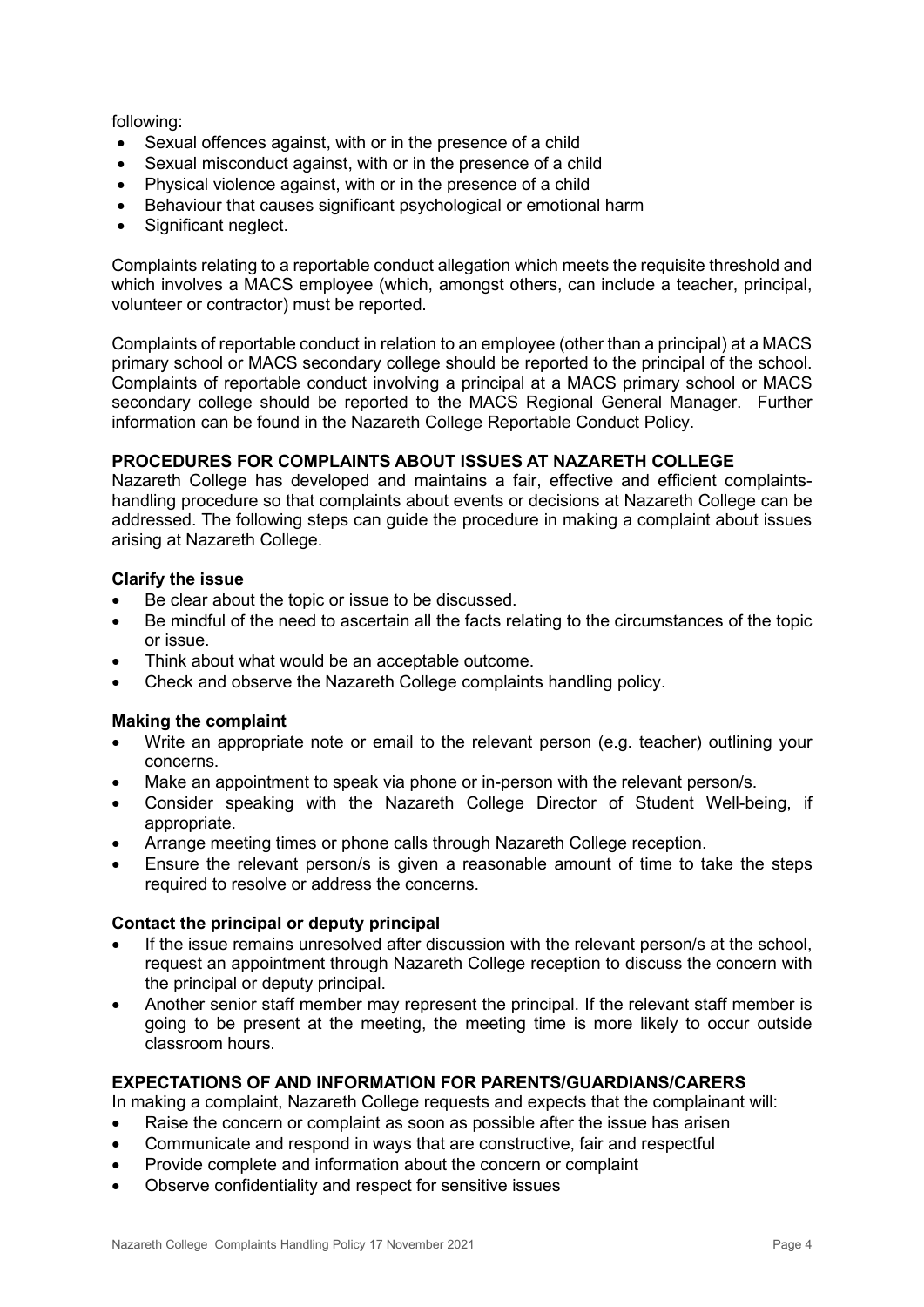- Act in good faith to achieve an outcome acceptable to all parties
- Have realistic and reasonable expectations about possible outcomes/remedies.

If your concern/complaint relates to your child's treatment by another student or students while at Nazareth College, we expect that you will refer your complaint directly to the school via your child's pastoral teacher, deputy principal or principal. Under no circumstances should you approach another student in the care of the school to discuss the issue or chastise them. Direct contact with parents to resolve the matter is also discouraged if the complaint pertains to issues or incidents that have arisen at the school.

Parents/guardians/carers making complaints are to be respectful, confidential and courteous. Parents/guardians/carers who are unreasonable, threatening or discourteous can expect their discussions with the principal to be terminated until such time as an alternative discussion time is arranged by the school.

#### **PROCESS FOR DEALING WITH COMPLAINTS**

The school will record the details of all complaints, including the name and contact details of the persons making the complaint. The school will then refer the complaint to the most appropriate person to undertake an inquiry. There will be many occasions that this will be someone other than the principal. The staff member conducting the inquiry may conduct a preliminary inquiry or communicate with the parent to discuss the matter further.

If the scope of the inquiry is beyond the capacity or jurisdiction of the school, the matter will be referred to the MACS Regional General Manager, and the parent/guardian/carer will be informed of the referral.

Parents/guardians/carers discussing complaints with the principal may be accompanied by a support person. The support person can be a family member, a friend or a professional with knowledge of the student. Any person acting in a professional capacity on behalf of the parents/guardians/carers must provide their occupational details and full name prior to the meeting being held. It is at the principal's discretion if an external professional is a participating member of any school meeting. The support person may encourage and facilitate sharing of parent/guardian/carer knowledge, perception and issues. The support person should support a positive working relationship between all parties. The support person does not speak on behalf of parents/guardians/carers when discussing complaints with the principal.

Any inquiry conducted by the school will be done so in a timely, efficient and confidential manner, ensuring the fair principles on natural justice are applied for all. Parents/guardians/carers will be provided with an anticipated timeframe for a resolution. The staff member conducting the inquiry will record the details of the inquiry.

Privacy laws may prohibit information being provided to the complainant of any specific action that has been taken in relation to individuals about whom the complaint has been raised.

#### **OUTCOMES OF COMPLAINTS**

Outcomes of complaints and grievances can include the following:

- An apology either verbal or written
- Mediation with an internal or external mediator
- An official warning
- Disciplinary action
- A behavioural contract (in the case of a student)
- Pastoral or spiritual care
- An understanding that the behaviour will not be repeated
- A change in policy or procedure.